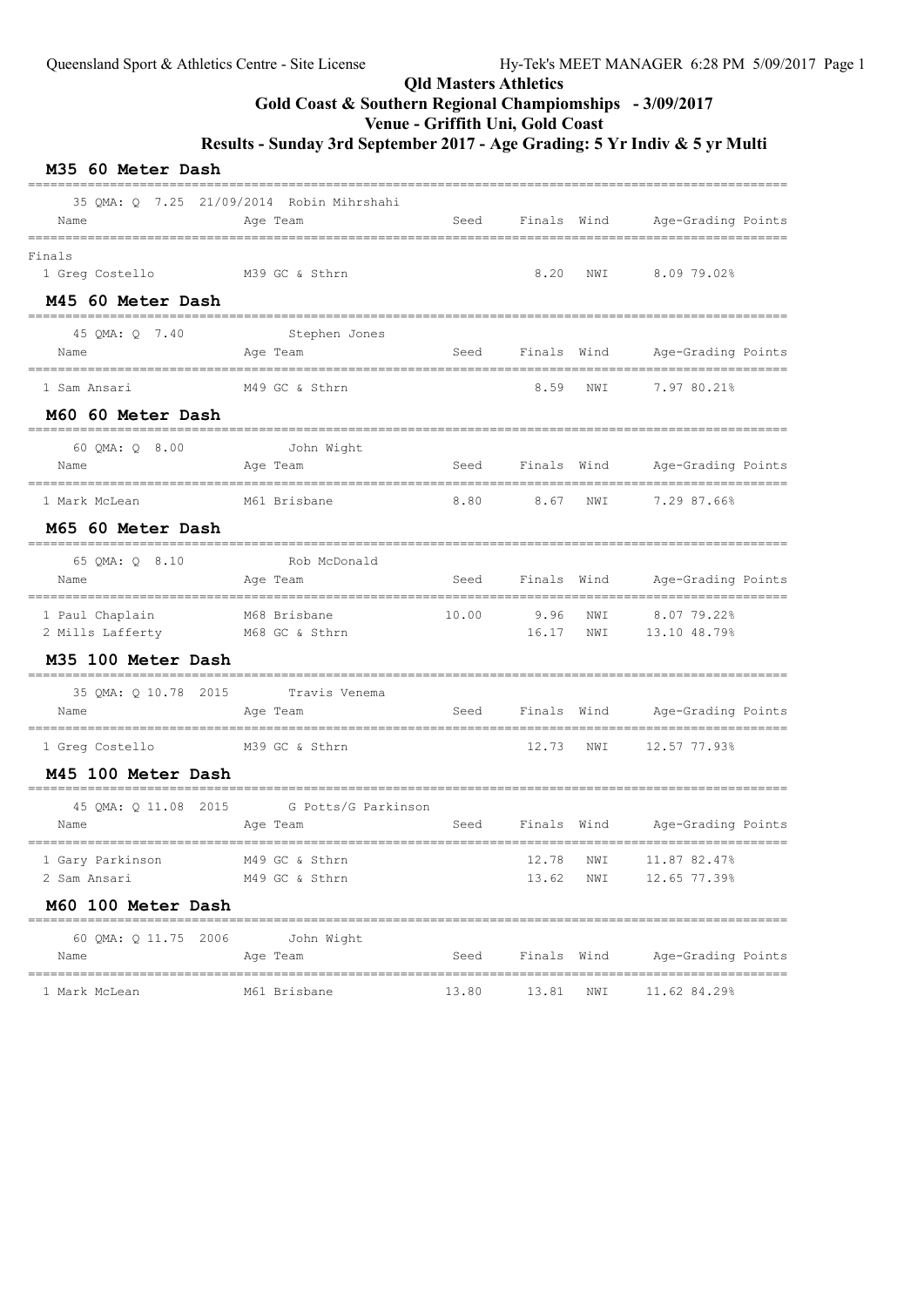## Qld Masters Athletics Gold Coast & Southern Regional Champiomships - 3/09/2017 Venue - Griffith Uni, Gold Coast Results - Sunday 3rd September 2017 - Age Grading: 5 Yr Indiv & 5 yr Multi

#### M65 100 Meter Dash ====================================================================================================== 65 QMA: Q 12.05 2008 Col Buyers Name **Age Team** Age Team Seed Finals Wind Age-Grading Points ====================================================================================================== -- Paul Chaplain M68 Brisbane 16.00 DNF NWI M35 300 Meter Dash ================================================================================================= 35 QMA: Q 37.52 2012 Rafal Witelus Name Age Team Seed Finals Age-Grading Points ================================================================================================= 1 Greg Costello M39 GC & Sthrn 42.43 41.04 73.11% M45 300 Meter Dash ================================================================================================= 45 QMA: Q 37.17 27/02/2016 Gary Parkinson, GC & Sthrn Name Age Team Seed Finals Age-Grading Points ================================================================================================= 1 Gary Parkinson M49 GC & Sthrn 40.02 35.94 83.48% M60 300 Meter Dash ================================================================================================= 60 QMA: Q 40.76 2005 Colin Buyers Name **Age Team** Age Team Seed Finals Age-Grading Points ================================================================================================= 1 Mark McLean M61 Brisbane 48.00 47.75 38.72 77.49% M65 300 Meter Dash ================================================================================================= 65 QMA: Q 41.75 2008 Colin Buyers Name **Age Team** Seed Finals Age-Grading Points ================================================================================================= 1 Paul Chaplain M68 Brisbane 56.00 55.88 43.90 68.34% M60 800 Meter Run ================================================================================================= =================------<br>60 QMA: Q 2:10.42 Alan Bradford<br>Age Team Name Age Team Seed Finals Age-Grading Points ================================================================================================= 1 Mark McLean M61 Brisbane 3:00.00 2:55.61 2:22.83 70.79% M65 800 Meter Run ================================================================================================= 65 QMA: Q 2:22.15 Alan Bradford Name Age Team Age Team Seed Finals Age-Grading Points ================================================================================================= -- Paul Chaplain M68 Brisbane 4:00.00 DNF M35 Long Jump ==================================================================================================== 35 QMA: Q 6.42m John Davis Name and Age Team Seed Finals Wind Age-Grading Points ==================================================================================================== 1 Greg Costello M39 GC & Sthrn 4.79m NWI 4.94m 55.18%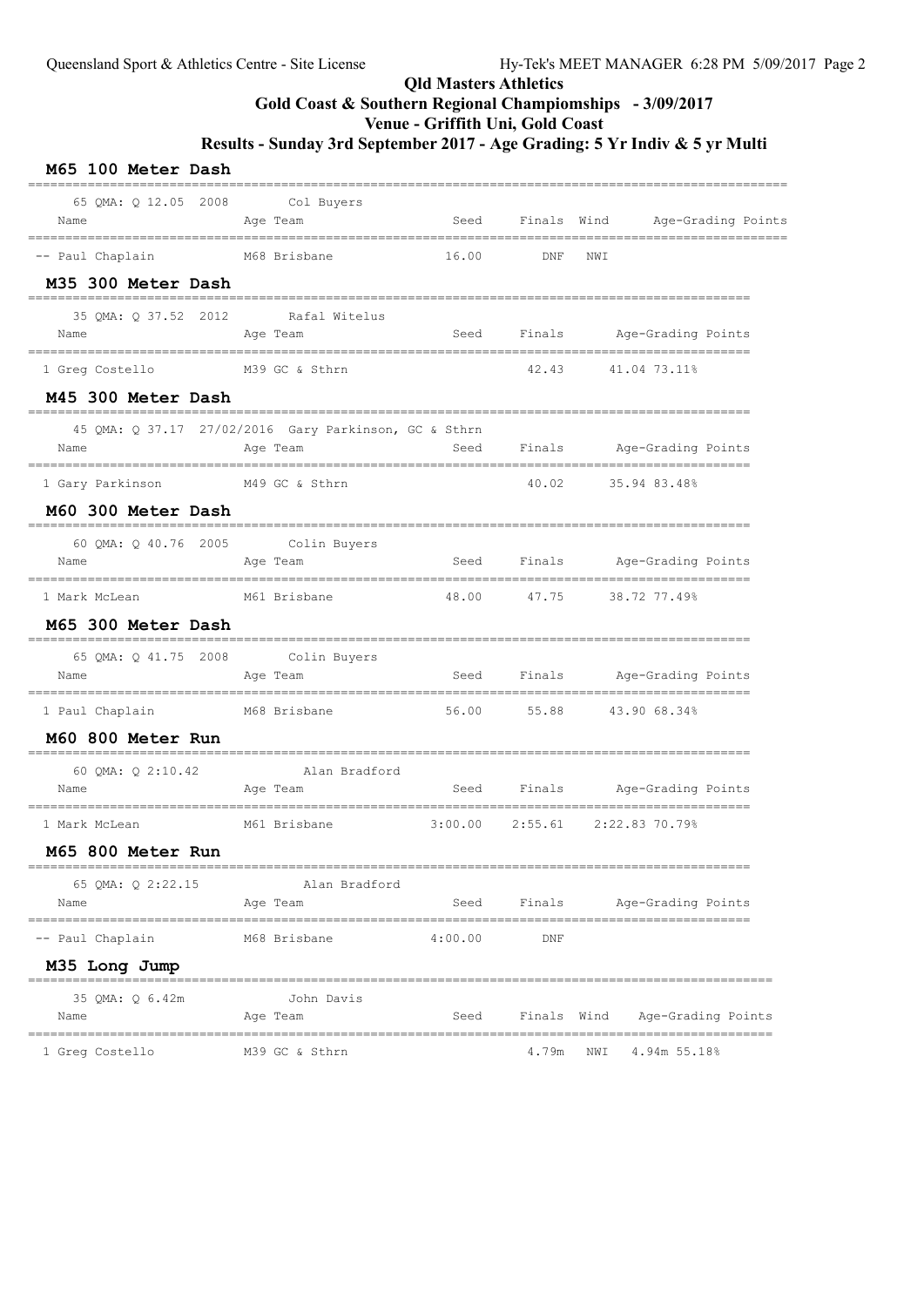## Qld Masters Athletics Gold Coast & Southern Regional Champiomships - 3/09/2017 Venue - Griffith Uni, Gold Coast Results - Sunday 3rd September 2017 - Age Grading: 5 Yr Indiv & 5 yr Multi

#### M45 Long Jump ==================================================================================================== 45 QMA: Q 6.19m Harry Giles Name Age Team Seed Finals Wind Age-Grading Points ==================================================================================================== 1 Sam Ansari M49 GC & Sthrn 4.14m NWI 4.78m 53.42% M60 Long Jump ==================================================================================================== 60 QMA: Q 4.98m Harry Giles Name Age Team Seed Finals Wind Age-Grading Points ==================================================================================================== 1 Mark McLean M61 Brisbane 4.48m NWI 6.30m 70.44% M65 Long Jump ==================================================================================================== 65 QMA: Q 4.79m Spencer Herft Name Age Team Seed Finals Wind Age-Grading Points ==================================================================================================== 1 Mills Lafferty M68 GC & Sthrn 1.33m NWI 2.01m 22.58% M35 Discus Throw =============================================================================================== 35 QMA: Q 54.15m Darron Haworth Name Age Team Seed Finals Age-Grading Point =============================================================================================== 1 Greg Costello M39 GC & Sthrn 35.48m 35.98m 48.58% W45 Discus Throw =============================================================================================== 45 QMA: Q 39.38m Name More Team Age Team Seed Finals Age-Grading Point =============================================================================================== 1 Althea Mackie W47 GC & Sthrn 26.32m 31.73m 41.33% M55 Discus Throw =============================================================================================== -----<br>55 QMA: Q 44.42m Wa:<br><sup>lame</sup> Age Team Name Age Team Seed Finals Age-Grading Points =============================================================================================== 1 Michael Kirkby M56 GC & Sthrn 32.37m 35.94m 48.52% M60 Discus Throw =============================================================================================== 60 QMA: Q 53.43m Warwick Selvey Name Age Team Seed Finals Age-Grading Point =============================================================================================== 1 Mark McLean M61 Brisbane 28.10m 29.86m 40.32% M65 Discus Throw =============================================================================================== 65 QMA: Q 45.76m 2005 Warwick Selvey Name Age Team Seed Finals Age-Grading Point =============================================================================================== 1 Phillip Rowlands M69 SC & Nthn 25.95m 30.19m 40.76% 2 Mills Lafferty M68 GC & Sthrn 24.83m 28.89m 39.00%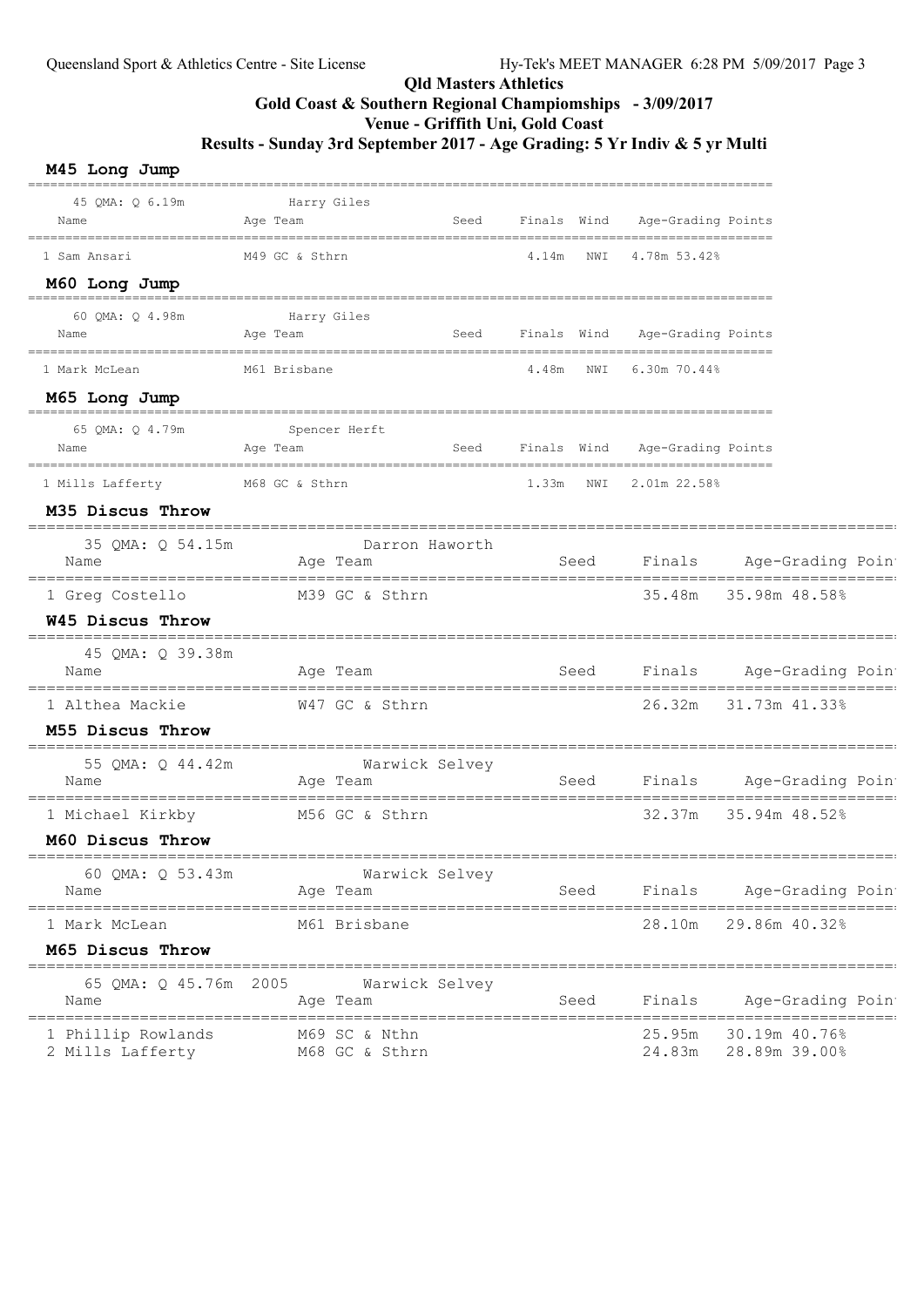## Qld Masters Athletics

# Gold Coast & Southern Regional Champiomships - 3/09/2017

Venue - Griffith Uni, Gold Coast

Results - Sunday 3rd September 2017 - Age Grading: 5 Yr Indiv & 5 yr Multi

#### M35 Hammer Throw

| 35 QMA: Q 54.85m<br>Name                                       | Darron Haworth<br>Age Team                          | Seed                          |        | Finals Age-Grading Poin                           |
|----------------------------------------------------------------|-----------------------------------------------------|-------------------------------|--------|---------------------------------------------------|
| 1 Greg Costello<br>W45 Hammer Throw                            | M39 GC & Sthrn                                      |                               | 26.60m | ==========================<br>27.39m 31.59%       |
| 45 QMA: Q 42.13m                                               |                                                     |                               |        |                                                   |
| Name                                                           | Age Team                                            | Seed                          |        | Finals Age-Grading Poin<br>---------------------- |
| 1 Althea Mackie                                                | W47 GC & Sthrn                                      |                               | 38.89m | 49.45m 64.23%                                     |
| M55 Hammer Throw                                               |                                                     |                               |        |                                                   |
| 55 QMA: Q 46.42m<br>Name                                       | Bob Waqner<br>Age Team                              | Seed                          | Finals | Age-Grading Poin<br>___________________________   |
| 1 Michael Kirkby                                               | M56 GC & Sthrn                                      |                               |        | 24.86m 32.67m 37.67%                              |
| M65 Hammer Throw                                               |                                                     |                               |        |                                                   |
| Name                                                           | 65 QMA: Q 40.60m 1993 Colin Murraylee<br>Age Team   | Seed                          | Finals | Age-Grading Poin                                  |
| 1 Phillip Rowlands<br>2 Mills Lafferty                         | M69 SC & Nthn<br>M68 GC & Sthrn                     |                               | 30.36m | 44.49m 51.30%<br>29.11m 42.66m 49.19%             |
| <b>W65 Hammer Throw</b><br>;================================== |                                                     |                               |        |                                                   |
| 65 QMA: Q 41.41m<br>Name                                       | Age Team                                            | <b>Seed</b>                   | Finals | Age-Grading Poin                                  |
| 1 Robyn Wales                                                  | W65 GC & Sthrn                                      |                               | 15.06m | 25.65m 33.33%                                     |
| W45 Weight Throw                                               | _______________                                     |                               |        |                                                   |
| 45 QMA: Q 13.57m<br>Name                                       | Age Team                                            | Seed                          | Finals | Age-Grading Poin                                  |
| 1 Althea Mackie                                                | W47 GC & Sthrn                                      |                               | 11.82m | 15.31m 64.87%                                     |
| M55 Weight Throw                                               |                                                     |                               |        |                                                   |
| 55 QMA: Q 17.58m<br>Name                                       | Bob Wagner<br>Age Team                              | Seed                          | Finals | Age-Grading Poin                                  |
| __________________________________<br>1 Michael Kirkby         | =================================<br>M56 GC & Sthrn |                               | 11.59m | ========================<br>13.00m 50.30%         |
| M65 Weight Throw                                               |                                                     | ============================= |        |                                                   |
| 65 QMA: Q 14.23m 2005<br>Name                                  | Warwick Selvey<br>Age Team                          | Seed                          | Finals | Age-Grading Poin                                  |
| 1 Phillip Rowlands                                             | M69 SC & Nthn                                       |                               | 12.35m | 13.77m 53.26%                                     |